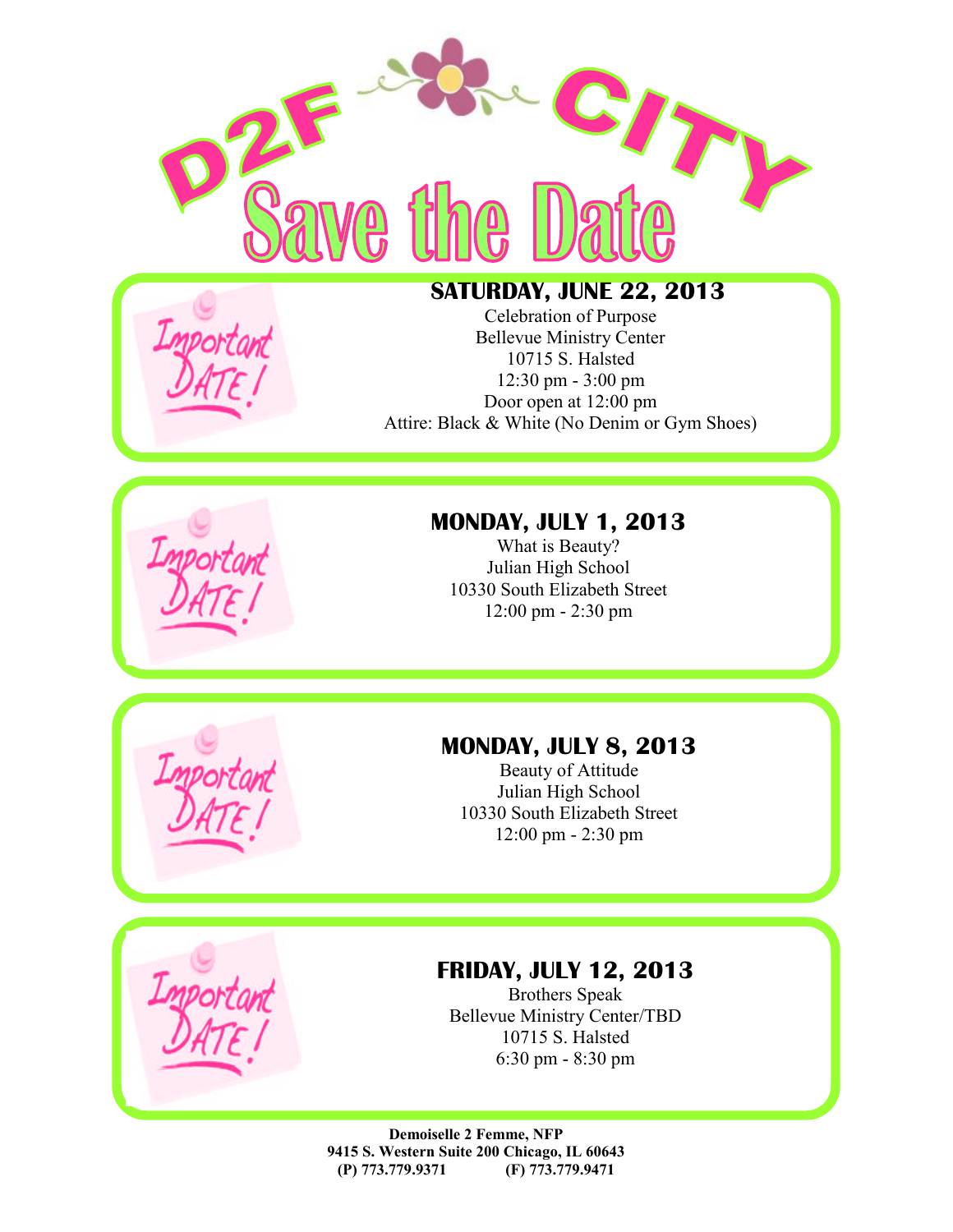



## **MONDAY, JULY 15, 2013**

Personal Hygiene Skin Care & Make-up Bellevue Ministry Center/TBD 10715 S. Halsted 12:00 pm - 3:00 pm

### **MONDAY, JULY 29, 2013**

Non-verbal Messages of Clothing CPS & Bloom-Bellevue Ministry Center/TBD 10715 S. Halsted 12:00 pm - 2:30 pm



#### **WEDNESDAY, JULY 31, 2013**

Inspiring Beauty-50 Years of Ebony Fashion Show Chicago History Museum 1601 N. Clark Street Chicago, IL 12:00 pm - 2:30 pm



### **FRIDAY AUGUST 2, 2013**

D2F Pajama Bash Bellevue Ministry Center 10715 S. Halsted 8:00 pm - 12:00am

**Demoiselle 2 Femme, NFP 9415 S. Western Suite 200 Chicago, IL 60643 (P) 773.779.9371 (F) 773.779.9471**